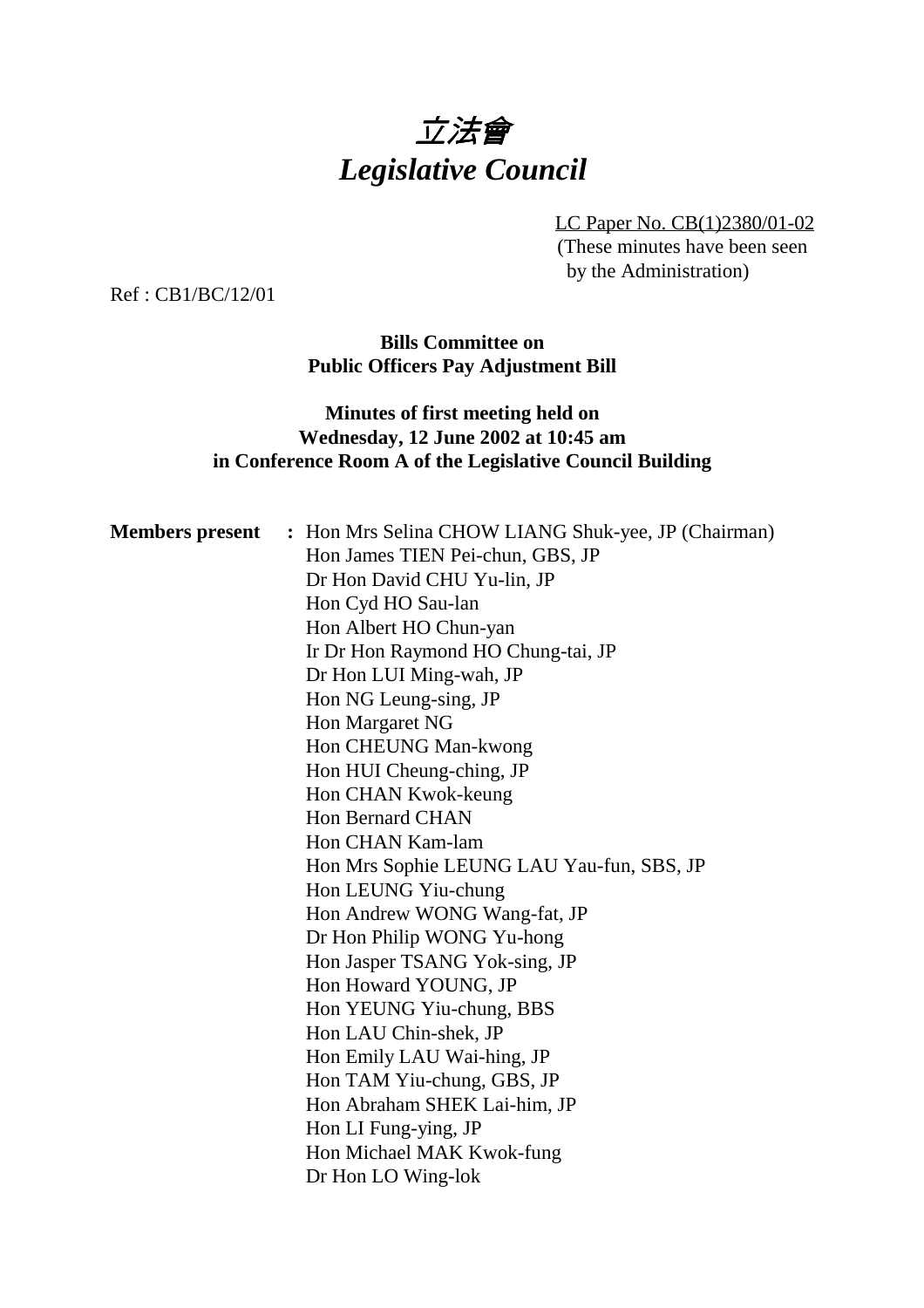|                                              | Hon IP Kwok-him, JP<br>Hon Audrey EU Yuet-mee, SC, JP<br>Hon MA Fung-kwok       |
|----------------------------------------------|---------------------------------------------------------------------------------|
|                                              | <b>Members attending:</b> Hon CHAN Yuen-han, JP<br>Hon LAU Ping-cheung          |
| <b>Members absent</b>                        | : Hon LEE Cheuk-yan<br>Hon Eric LI Ka-cheung, JP<br>Hon CHOY So-yuk             |
| <b>Public officers</b><br>attending          | : Mrs Jessie TING<br>Deputy Secretary for the Civil Service (2)                 |
|                                              | Mr Ian WINGFIELD<br>Law Officer (Civil Law)<br>Department of Justice            |
|                                              | Mr David MORRIS<br>Deputy Law Draftsman<br>Department of Justice                |
|                                              | Ms Angelina FUNG<br>Principal Assistant Secretary for the Civil Service (2)     |
|                                              | Ms Monica LAW<br><b>Senior Assistant Law Draftsman</b><br>Department of Justice |
|                                              | Ms Gloria LO<br>Assistant Secretary for the Civil Service (2)                   |
| <b>Clerk in attendance:</b> Miss Salumi CHAN | Chief Assistant Secretary (1)5                                                  |
| <b>Staff in attendance : Mr Jimmy MA</b>     | Legal Adviser                                                                   |
|                                              | Ms Kitty CHENG<br><b>Assistant Legal Adviser 5</b>                              |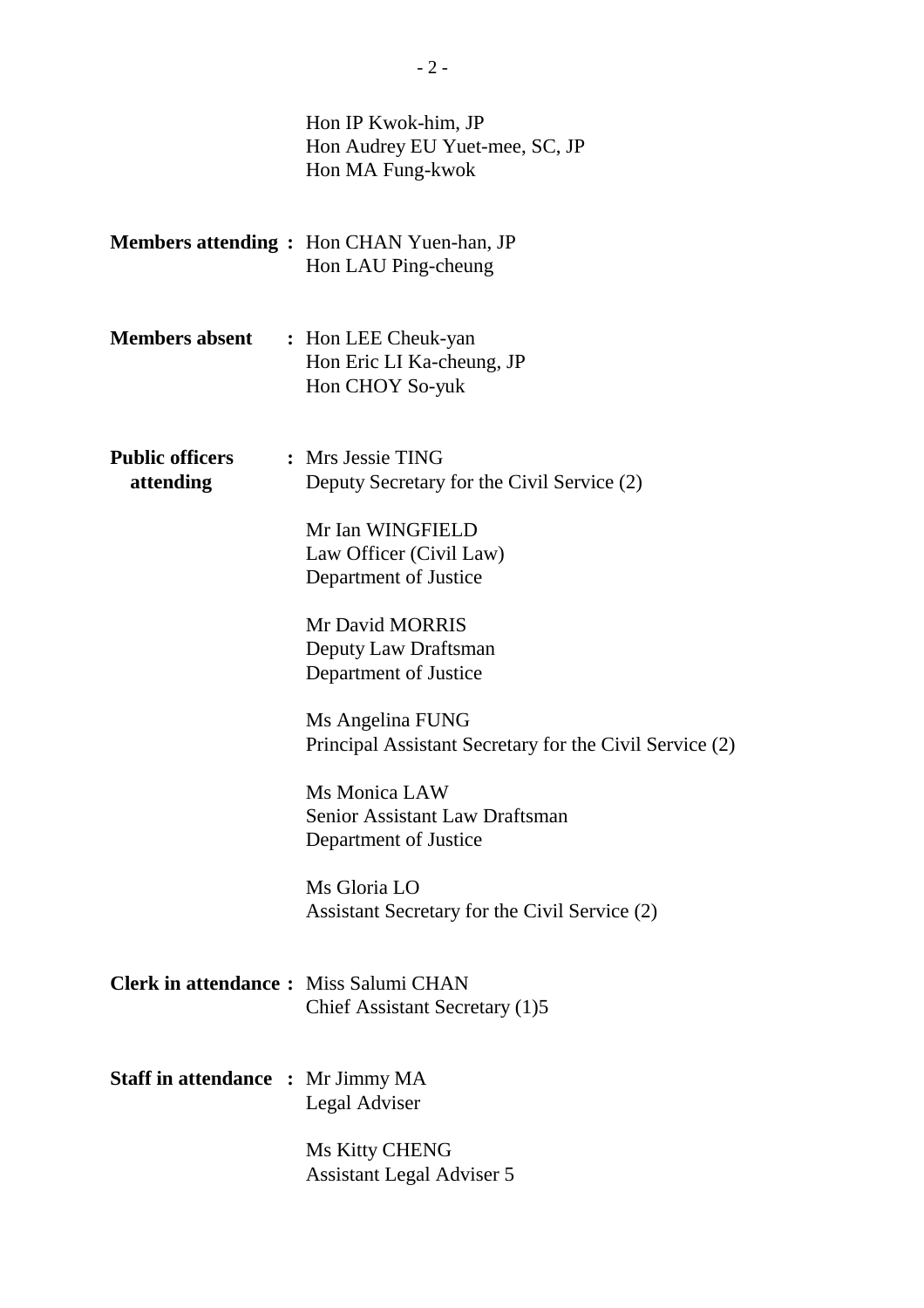Ms Rosalind MA Senior Assistant Secretary (1)9

#### **I. Election of Chairman**

ı

Mrs Selina CHOW was elected Chairman of the Bills Committee.

2. The Chairman drew members' attention to Miss CHAN Yuen-han's late application for membership to the Bills Committee. As House Rule 23(b) provided that the Bills Committee should accept such an application only when sufficient grounds had been provided, members considered that Miss CHAN's application should not be accepted. However, Miss CHAN was welcomed to attend Bills Committee meetings and participate in the discussions.

| Η. | <b>Meeting with the Administration</b>                                |                                                   |
|----|-----------------------------------------------------------------------|---------------------------------------------------|
|    | (LC Paper No. CB(3)673/01-02                                          | — The Bill                                        |
|    | Ref: CSBCR/PG/4-085-001/30-3 Pt 4 — The Legislative Council Brief on  |                                                   |
|    |                                                                       | "2002<br>Civil<br>Service<br>Pay                  |
|    |                                                                       | Adjustment" issued by the Civil<br>Service Bureau |
|    | Ref: CSBCR/PG/4-085-001/30-3 Pt 7 — The Legislative Council Brief on  |                                                   |
|    |                                                                       | "2002 Civil Service Pay Adjustment                |
|    |                                                                       | and Public Officers Pay Adjustment                |
|    |                                                                       | Bill" issued by the Civil Service                 |
|    |                                                                       | <b>Bureau</b>                                     |
|    | LC Paper No. $CB(1)1964/01-02(01)$ —                                  | The speech delivered by the                       |
|    |                                                                       | Secretary for the Civil Service in                |
|    |                                                                       | moving the Second Reading of the                  |
|    |                                                                       | Bill at the Council meeting on                    |
|    |                                                                       | 5 June 2002                                       |
|    | LC Paper No. LS 109/01-02                                             | — The Legal Service Division Report               |
|    | LC Paper No. $CB(1)1964/01-02(02)$ The Administration's reply dated   |                                                   |
|    |                                                                       | 10 June 2002 to the Assistant Legal               |
|    |                                                                       | Adviser                                           |
|    | LC Paper No. $CB(1)1964/01-02(03)$ - Background brief prepared by the |                                                   |
|    |                                                                       | Legislative Council Secretariat                   |
|    | LC Paper No. CB(1)1445/01-02                                          | An extract from the minutes of the                |
|    |                                                                       | Public Service Panel meeting on                   |
|    |                                                                       | 18 March 2002                                     |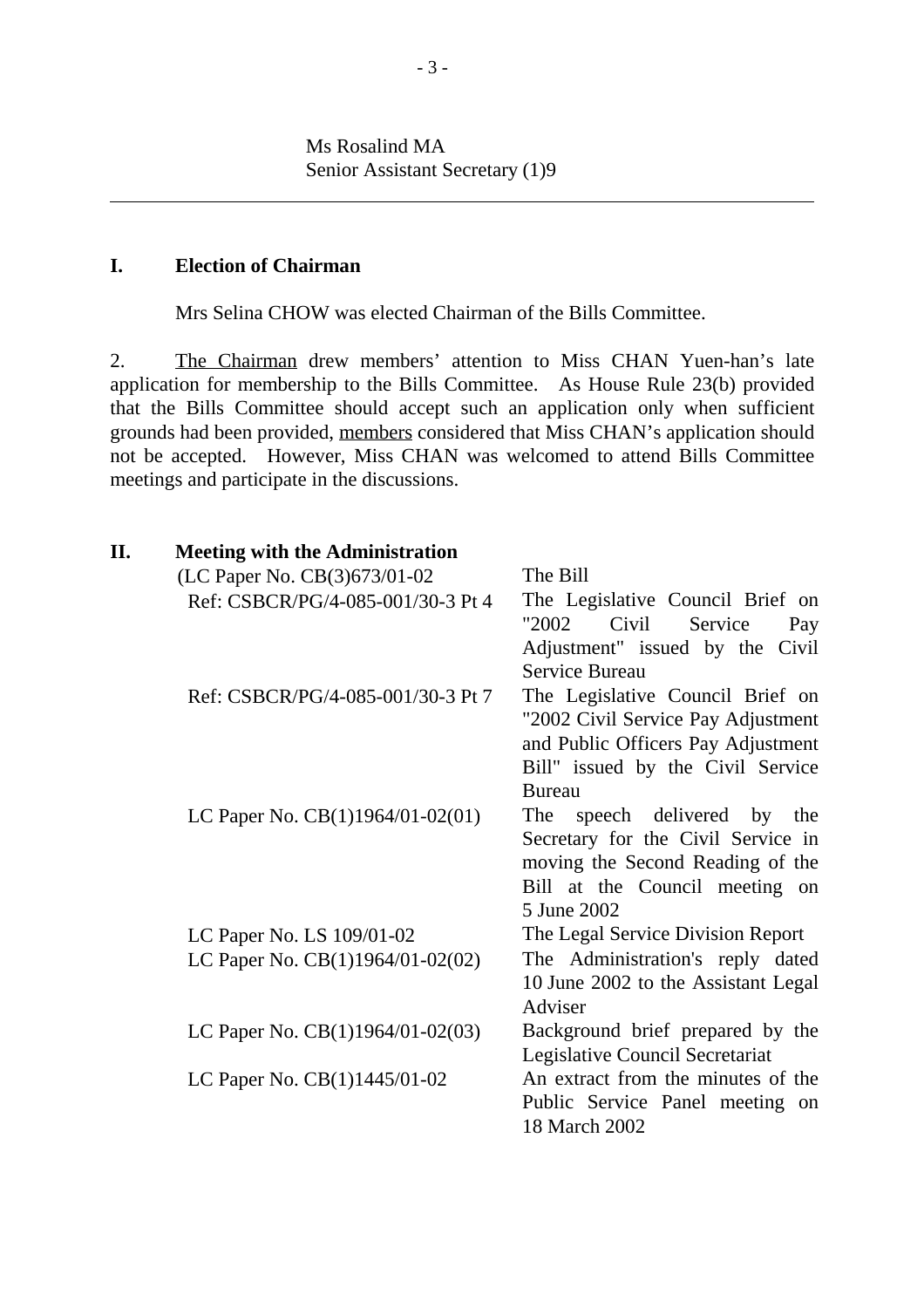| LC Paper No. CB(1)1473/01-02         | The Administration's written<br>response to members' concern   |
|--------------------------------------|----------------------------------------------------------------|
|                                      | raised at the Public Service Panel<br>meeting on 18 March 2002 |
| LC Paper No. $CB(1)1823/01-02(03)$ — | "Fact sheet — Information on the                               |
|                                      | Hong Kong Government Service                                   |
|                                      | (Levy on Salaries) Ordinances, 1936                            |
|                                      | and 1937" prepared by the Research                             |
|                                      | and Library Services Division of the                           |
|                                      | LegCo Secretariat                                              |
| LC Paper No. $CB(1)1883/01-02(01)$ — | Information paper on "Committee of                             |
|                                      | Inquiry under the 1968 Agreement"                              |
|                                      | provided by the Administration to                              |
|                                      | the Public Service Panel)                                      |

3. The Bills Committee deliberated (Index of proceedings attached at **Appendix**).

Follow-up actions to be taken by the Administration

4. At the request of members, the Administration undertook to provide the Bills Committee with the following information:

- (a) Precedent(s) in which the Administration's decision had been implemented by one-off legislation and information on the relevant legislation;
- (b) Precedent(s) in which legislation had deprived the employees or other groups in the community of their existing rights and information on the relevant legislation; and
- (c) According to the Administration, in reducing subventions as a result of a civil service pay reduction, the Administration would not require the subvented sector to make similar adjustments to the pay of their staff, and the question of pay for subvented staff was generally a matter between the subvented organizations and their employees. However, in line with the general subvention principle, subvented organizations would have to review whether the remuneration packages for subvented staff remained no better than those for comparable civil service grades after an adjustment of civil service pay. In this connection, the Administration was requested to explain in detail the implications of the Public Officers Pay Adjustment Bill on the subvented sector, in particular in the following aspects:
	- (i) how the subvented organizations could adhere to the subvention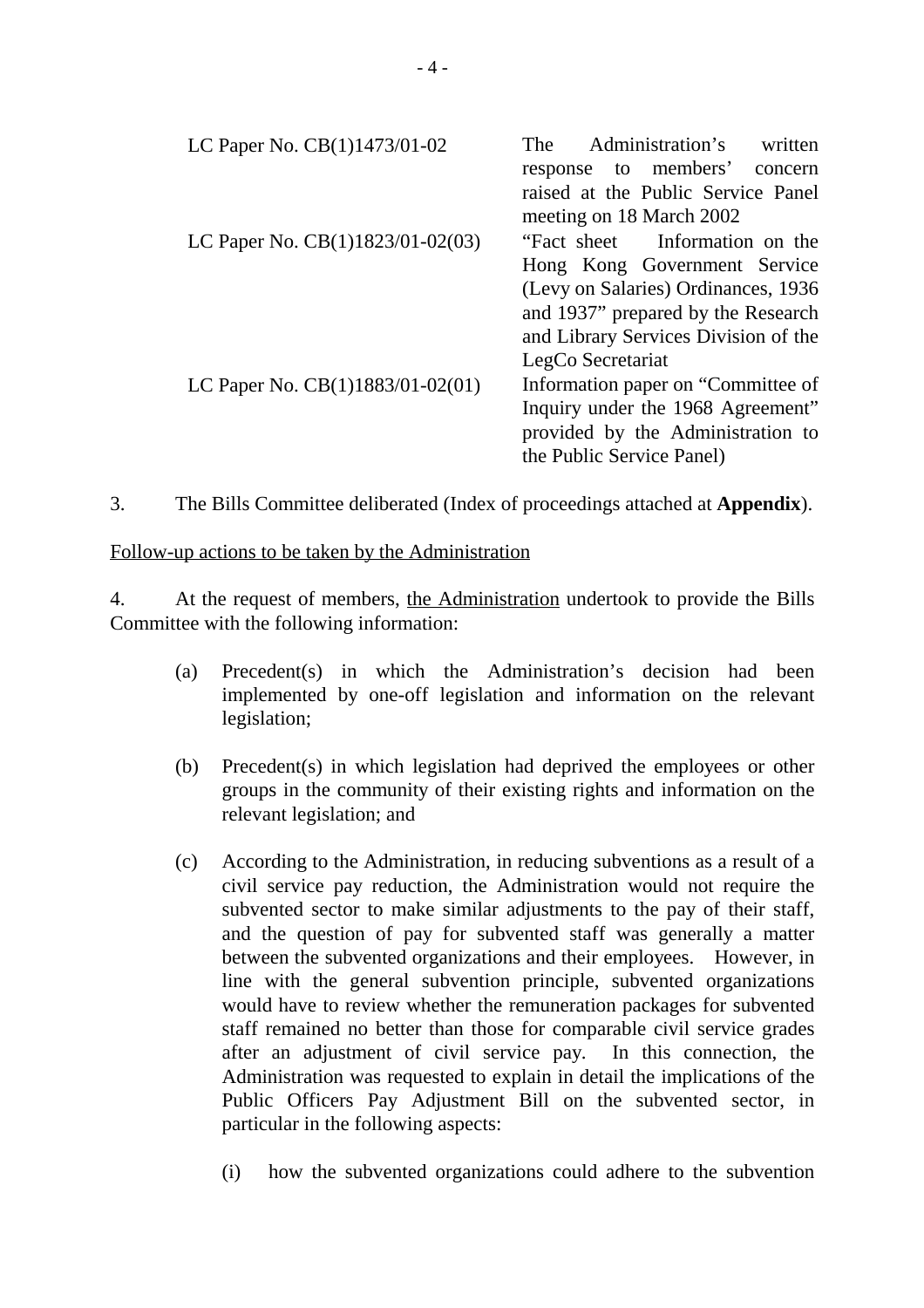principle mentioned above if they failed to obtain the consent of their staff for pay reduction; and

(ii) if the subvented staff disagreed with the proposed pay reduction and resorted to termination of contract, how the subvented organizations could meet their claims for compensation or other relief.

(*Post-meeting note:* The Administration's reply dated 12 June 2002 in relation to paragraph 4(a) and (b) above was circulated to members vide LC Paper No. CB(1)2004/01-02(05) on 14 June 2002. The Administration's response to paragraph 4(c) above was tabled for members' information at the Bills Committee meeting held on 17 June 2002 and then circulated to members vide LC Paper No. CB(1)2004/01-02(04) on 19 June 2002.)

### Way forward

5. Members noted that the Administration aimed to resume the Second Reading debate on the Bill on 10 July 2002. The Chairman pointed out that if the debate was to be resumed on that date, the legislative timetable would be as follows:

| 24 June 2002 (Monday)                              | Deadline for giving 12 clear days'<br>notice of resumption of Second<br>Reading debate   |
|----------------------------------------------------|------------------------------------------------------------------------------------------|
| 26 June 2002 (Wednesday)                           | Issue of the report of the Bills<br>Committee to the House Committee                     |
| 28 June 2002 (Friday)                              | House Committee meeting<br>(Presentation of the report of the<br><b>Bills Committee)</b> |
| 29 June 2002 (Saturday)                            | Deadline for giving 7 clear days'<br>notice of Committee<br>Stage<br>Amendments          |
| 10 July 2002 (Wednesday)<br>(Last Council meeting) | Resumption of Second Reading<br>debate and Third Reading of the Bill                     |

6. In view of the implications of the Bill on the civil service and subvented sector, members welcomed any civil service unions and subvented organizations to attend Bills Committee meetings and to provide the Bills Committee with submissions. They also agreed that the Hong Kong Bar Association and the Law Society of Hong Kong be invited to give views on the Bill.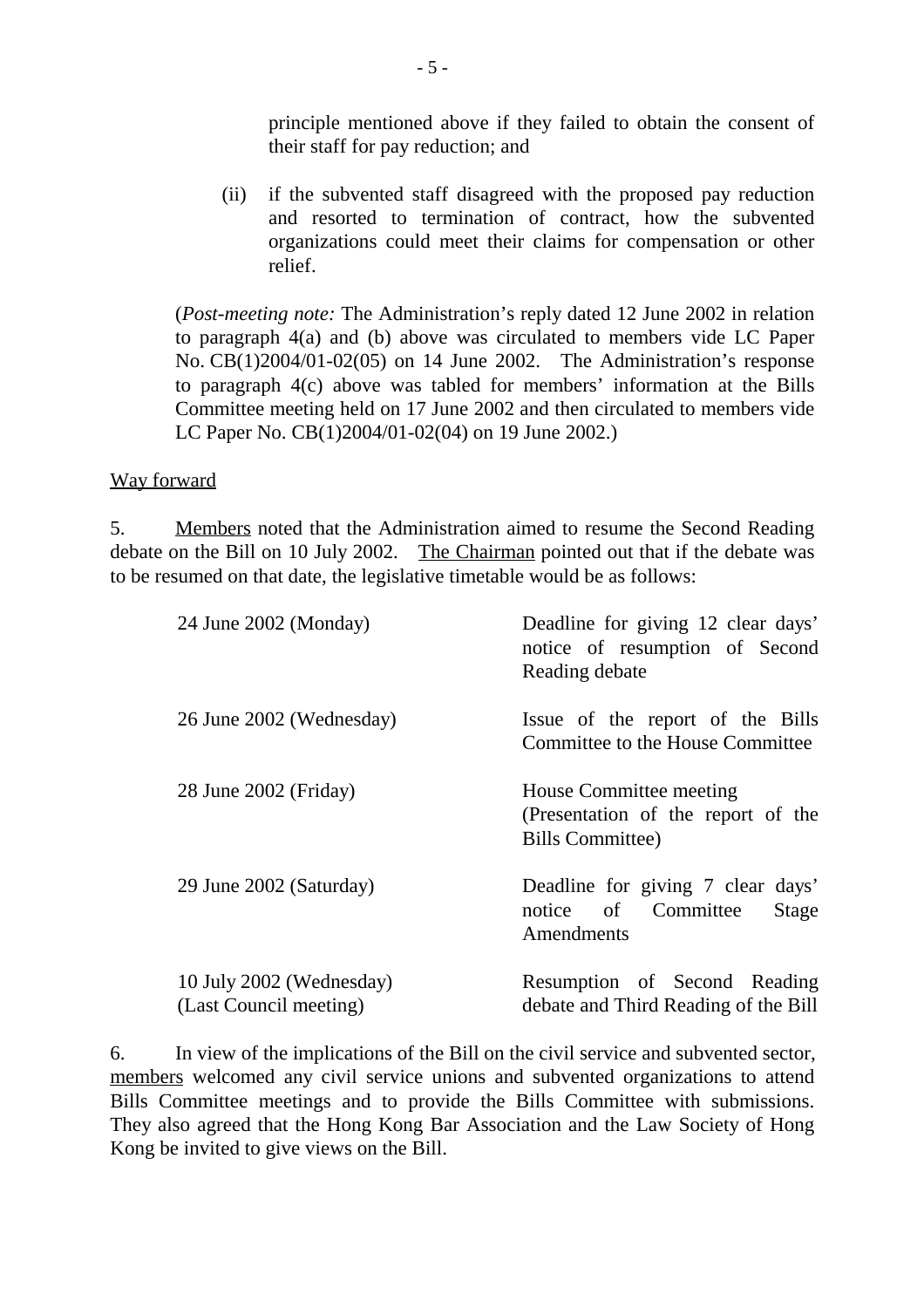Meeting schedule

7. In view of the tight legislative timetable mentioned in paragraph 5 above, members agreed to the following meeting schedule:

| 13 June 2002 (Thursday) | $4:30 \text{ pm}$  |
|-------------------------|--------------------|
| 17 June 2002 (Monday)   | $4:30 \text{ pm}$  |
| 18 June 2002 (Tuesday)  | $4:30 \text{ pm}$  |
| 22 June 2002 (Saturday) | 9:00 am to 1:00 pm |

(*Post-meeting note:* As directed by the Chairman, the meeting scheduled for 22 June 2002 was shortened to a two-hour meeting from 11:00 am to 1:00 pm and two more meetings were scheduled for 21 June 2002 (Friday) at about 5:30 pm (immediately following the House Committee meeting) and 25 June 2002 (Tuesday) at 4:30 pm.)

#### **III. Any other business**

8. There being no other business, the meeting ended at 1:10 pm.

Legislative Council Secretariat 31 July 2002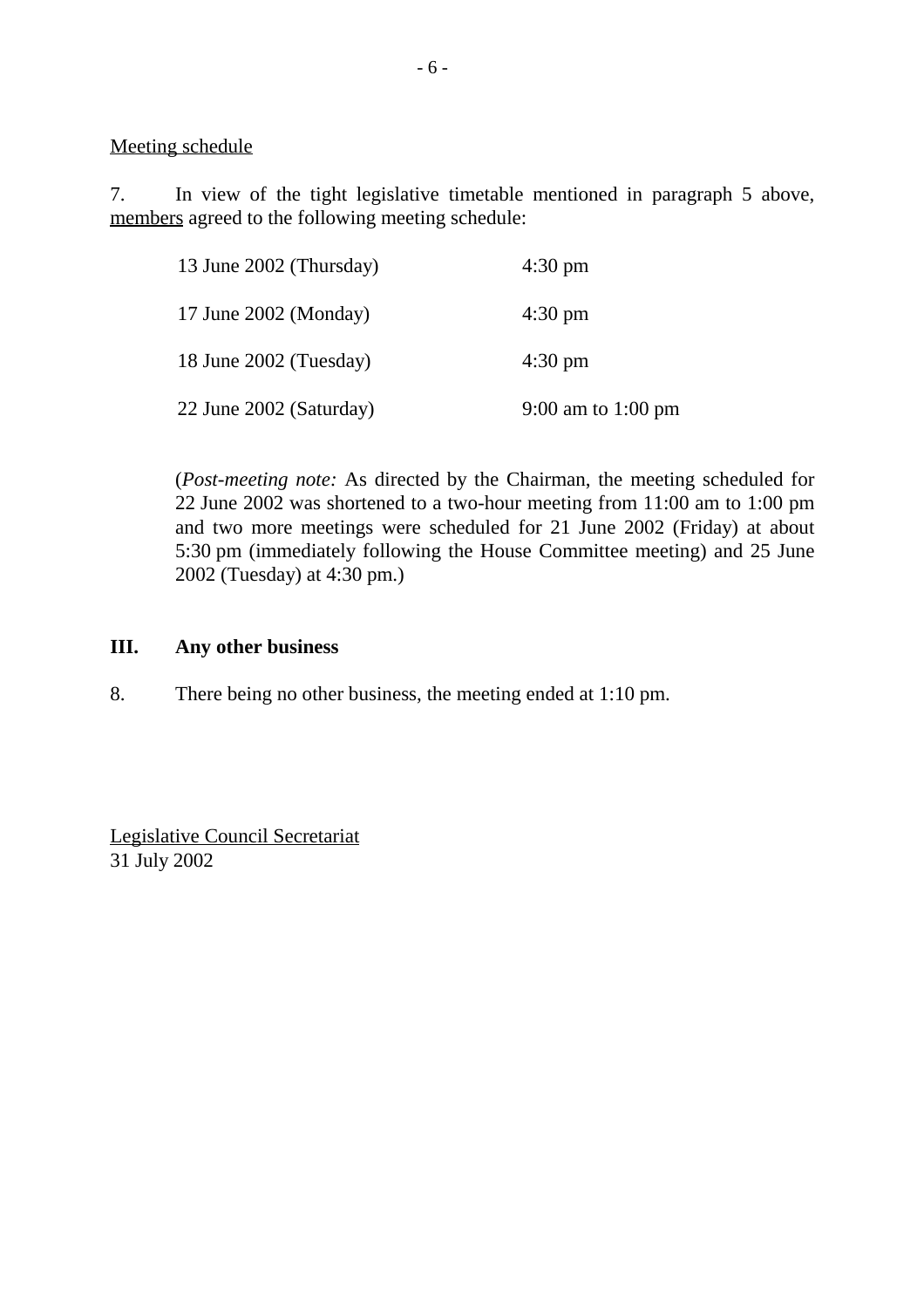# **Appendix**

# **Proceedings of the first meeting of the Bills Committee on Public Officers Pay Adjustment Bill on Wednesday, 12 June 2002 at 10:45 am in Conference Room A of the Legislative Council Building**

| <b>Time</b>                          | <b>Speaker</b>                                   | Subject(s)                        | <b>Action</b> |
|--------------------------------------|--------------------------------------------------|-----------------------------------|---------------|
|                                      |                                                  |                                   | required      |
| Agenda Item I — Election of Chairman |                                                  |                                   |               |
| $000000 - 000247$                    | Mr James TIEN                                    | <b>Election of Chairman</b>       |               |
| 000247 - 000306                      | Miss CHAN Yuen-han                               | Late application for membership   |               |
|                                      |                                                  | to the Bills Committee            |               |
| 000306 - 000447                      | Chairman                                         | Welcoming and introductory        |               |
|                                      |                                                  | remarks                           |               |
|                                      | Agenda Item II - Meeting with the Administration |                                   |               |
| 000447 - 001037                      | Administration                                   | Briefing by the Administration    |               |
| $001037 - 001206$                    | Mr James TIEN                                    | Proposal to introduce a general   |               |
|                                      |                                                  | enabling legislation on civil     |               |
|                                      |                                                  | service<br>adjustment<br>pay      |               |
|                                      |                                                  | mechanism to provide the legal    |               |
|                                      |                                                  | framework for implementing        |               |
|                                      |                                                  | upward and downward pay           |               |
|                                      |                                                  | adjustments                       |               |
| 001206 - 001409                      | Administration                                   | -ditto-                           |               |
| 001409 - 001505                      | Mr James TIEN                                    | -ditto-                           |               |
| 001505 - 001553                      | Administration                                   | - ditto -                         |               |
| 001553 - 001743                      | Mr Albert HO                                     | Justifications for the Bill and   | Admin         |
|                                      |                                                  | $precedent(s)$ in<br>which<br>the |               |
|                                      |                                                  | Administration's decision<br>had  |               |
|                                      |                                                  | been implemented by one-off       |               |
|                                      |                                                  | legislation                       |               |
| 001743 - 002036                      | Administration                                   | - ditto -                         |               |
| $002036 - 002140$                    | Mr Albert HO                                     | Objective of the Bill             |               |
| $002140 - 002200$                    | Chairman                                         | -ditto-                           |               |
| 002200 - 002402                      | Administration                                   | -ditto-                           |               |
| 002402 - 002558                      | Miss Margaret NG                                 | Justifications for implementing   |               |
|                                      |                                                  | through<br>reduction<br>pay       |               |
|                                      |                                                  | legislation                       |               |
| 002558 - 002845                      | Administration                                   | -ditto-                           |               |
| 002845 - 003023                      | Miss Margaret NG                                 | -ditto-                           |               |
|                                      |                                                  |                                   |               |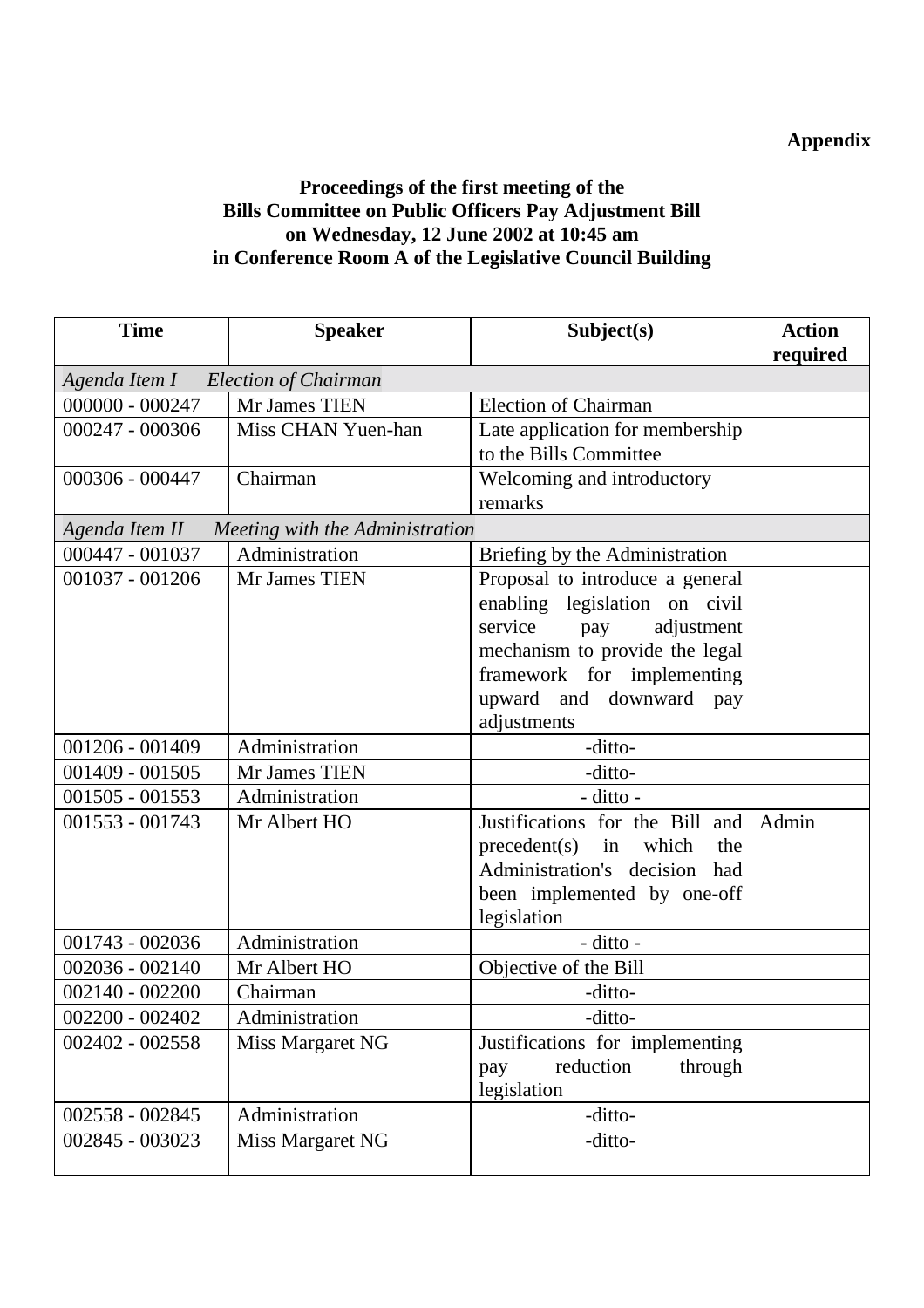$- 2 -$ 

| <b>Time</b>       | <b>Speaker</b>      | Subject(s)                                                                                                                                                                                                                                                                               | <b>Action</b><br>required |
|-------------------|---------------------|------------------------------------------------------------------------------------------------------------------------------------------------------------------------------------------------------------------------------------------------------------------------------------------|---------------------------|
| 003023 - 003320   | Administration      | Justifications for implementing<br>reduction<br>through<br>pay<br>legislation                                                                                                                                                                                                            |                           |
| 003320 - 003420   | Mr LEUNG Yiu-chung  | Impact of pay reduction on staff<br>morale                                                                                                                                                                                                                                               |                           |
| 003420 - 003523   | Administration      | $-$ ditto $-$                                                                                                                                                                                                                                                                            |                           |
| 003523 - 003647   | Mr LEUNG Yiu-chung  | Implementation<br>of<br>pay<br>reduction through legislation<br>would deprive civil servants of<br>their rights under employment<br>contract                                                                                                                                             |                           |
| 003647 - 004010   | Administration      | -ditto-                                                                                                                                                                                                                                                                                  |                           |
| $004010 - 004142$ | Mr CHEUNG Man-kwong | Proposal to introduce a general<br>enabling legislation on civil<br>service<br>adjustment<br>pay<br>mechanism to provideng<br>the<br>framework<br>for<br>legal<br>implementing<br>upward<br>and<br>downward pay adjustments                                                              |                           |
| 004142 - 004444   | Administration      | -ditto-                                                                                                                                                                                                                                                                                  |                           |
| 004444 - 004546   | Mr CHEUNG Man-kwong | -ditto-                                                                                                                                                                                                                                                                                  |                           |
| 004546 - 004706   | Administration      | -ditto-                                                                                                                                                                                                                                                                                  |                           |
| $004706 - 004711$ | Mr CHEUNG Man-kwong | -ditto-                                                                                                                                                                                                                                                                                  |                           |
| 004711 - 004740   | Administration      | - ditto -                                                                                                                                                                                                                                                                                |                           |
| 004740 - 005017   | Mr Howard YOUNG     | -ditto-                                                                                                                                                                                                                                                                                  |                           |
| $005017 - 005150$ | Administration      | - ditto -                                                                                                                                                                                                                                                                                |                           |
| 005150 - 005220   | Mr Howard YOUNG     | Operation of the existing civil<br>service<br>adjustment<br>pay<br>mechanism                                                                                                                                                                                                             |                           |
| 005220 - 005248   | Administration      | - ditto -                                                                                                                                                                                                                                                                                |                           |
| 005248 - 005320   | Chairman            | -ditto-                                                                                                                                                                                                                                                                                  |                           |
| 005320 - 005428   | Mr LAU Chin-shek    | basis<br>for<br>Legal<br>the<br>Administration to implement<br>pay reduction unilaterally and<br>whether pay reduction through<br>legislation would contravene<br>Article 8<br>of C151 Labour<br>(Public<br>Relations<br>Service)<br>Convention, 1978 and Article<br>39 of the Basic Law |                           |
| 005428 - 005828   | Administration      | - ditto -                                                                                                                                                                                                                                                                                |                           |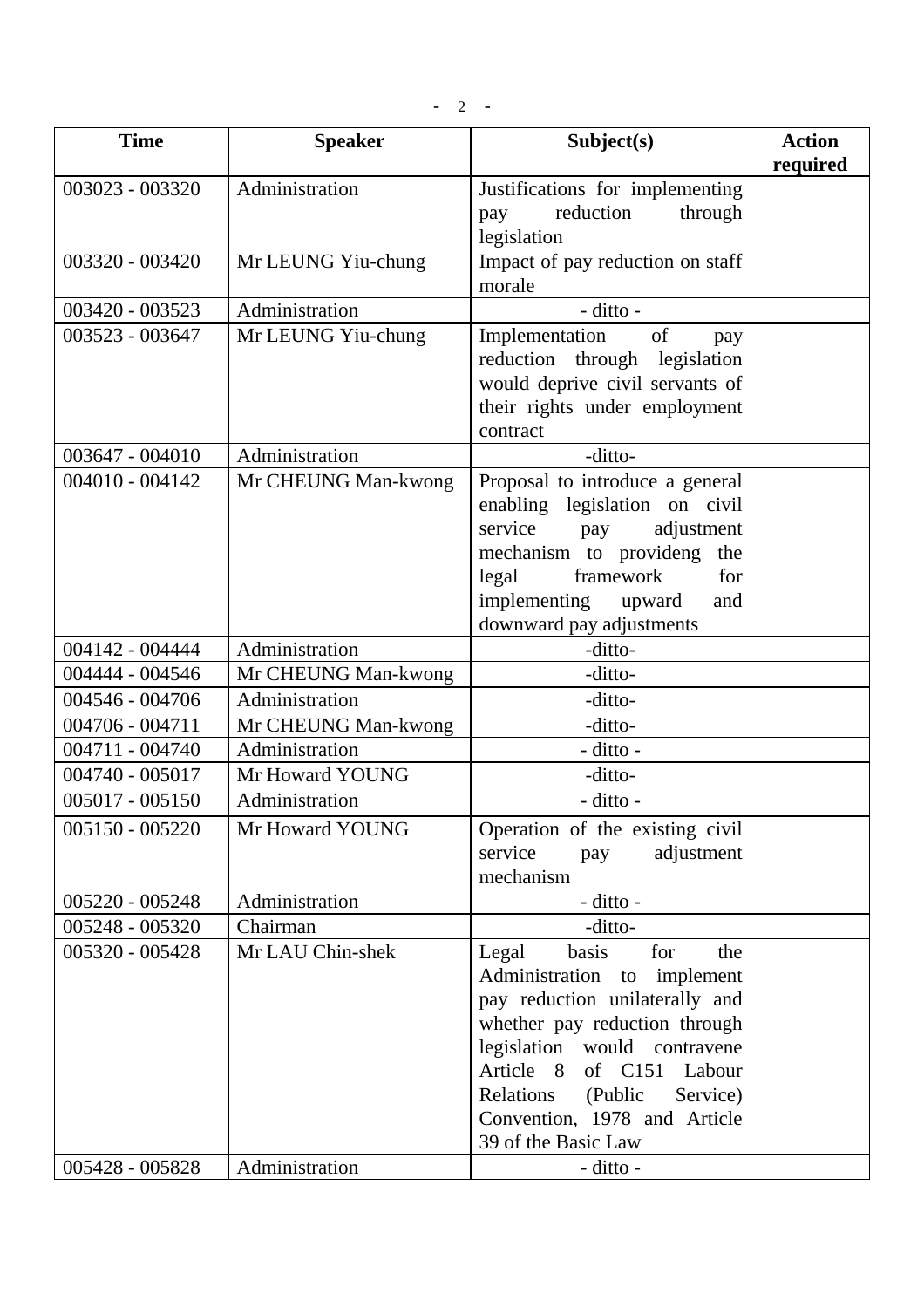| <b>Time</b>       | <b>Speaker</b>     | Subject(s)                                                                                                                                                                   | <b>Action</b><br>required |
|-------------------|--------------------|------------------------------------------------------------------------------------------------------------------------------------------------------------------------------|---------------------------|
| 005828 - 005951   | Mr LAU Chin-shek   | The Chief Executive's decision<br>relating to the appointment of a<br>Committee of Inquiry                                                                                   |                           |
| $005951 - 010215$ | Administration     | - ditto -                                                                                                                                                                    |                           |
| $010215 - 010231$ | Mr LAU Chin-shek   | - ditto -                                                                                                                                                                    |                           |
| $010231 - 010255$ | Chairman           | - ditto -                                                                                                                                                                    |                           |
| $010255 - 010410$ | Administration     | - ditto -                                                                                                                                                                    |                           |
| 010410 - 010519   | Mr CHAN Kwok-keung | Justifications for implementing<br>reduction<br>through<br>pay<br>legislation                                                                                                |                           |
| 010546 - 010828   | Administration     | -ditto-                                                                                                                                                                      |                           |
| 010828 - 011029   | Miss CHAN Yuen-han | Negotiation with staff on pay<br>adjustment and appointment of<br>an independent Committee of<br>Inquiry<br>for<br>settlement<br>of<br>disputes in pay adjustment            |                           |
| 011029 - 011143   | Administration     | -ditto-                                                                                                                                                                      |                           |
| 011143 - 011251   | Miss CHAN Yuen-han | -ditto-                                                                                                                                                                      |                           |
| 011251 - 011316   | Administration     | -ditto-                                                                                                                                                                      |                           |
| 011316 - 011411   | Miss CHAN Yuen-han | -ditto-                                                                                                                                                                      |                           |
| 011411 - 011527   | Administration     | - ditto -                                                                                                                                                                    |                           |
| 011527 - 011637   | Miss CHAN Yuen-han | - ditto -                                                                                                                                                                    |                           |
| 011637 - 011813   | Administration     | - ditto -                                                                                                                                                                    |                           |
| 011813 - 011917   | Ms LI Fung-ying    | Justifications for implementing<br>reduction<br>through<br>pay<br>legislation                                                                                                |                           |
| 011917 - 012043   | Administration     | - ditto -                                                                                                                                                                    |                           |
| 012043 - 012131   | Ms LI Fung-ying    | -ditto-                                                                                                                                                                      |                           |
| $012131 - 012150$ | Chairman           | - ditto -                                                                                                                                                                    |                           |
| 012150 - 012241   | Administration     | - ditto -                                                                                                                                                                    |                           |
| 012241 - 012350   | Dr LUI Ming-wah    | Reasons<br>for not<br>setting<br><sub>a</sub><br>retrospective effective date for<br>implementation of pay<br>the<br>reduction as in the case of pay<br>increase in the past |                           |
| 012350 - 012444   | Administration     | - ditto -                                                                                                                                                                    |                           |
| 012444 - 012456   | Dr LUI Ming-wah    | - ditto -                                                                                                                                                                    |                           |
| 012456 - 012604   | Administration     | - ditto -                                                                                                                                                                    |                           |
| 012604 - 012853   | Mr NG Leung-sing   | Review and modification of the<br>adjustment<br>existing<br>pay                                                                                                              |                           |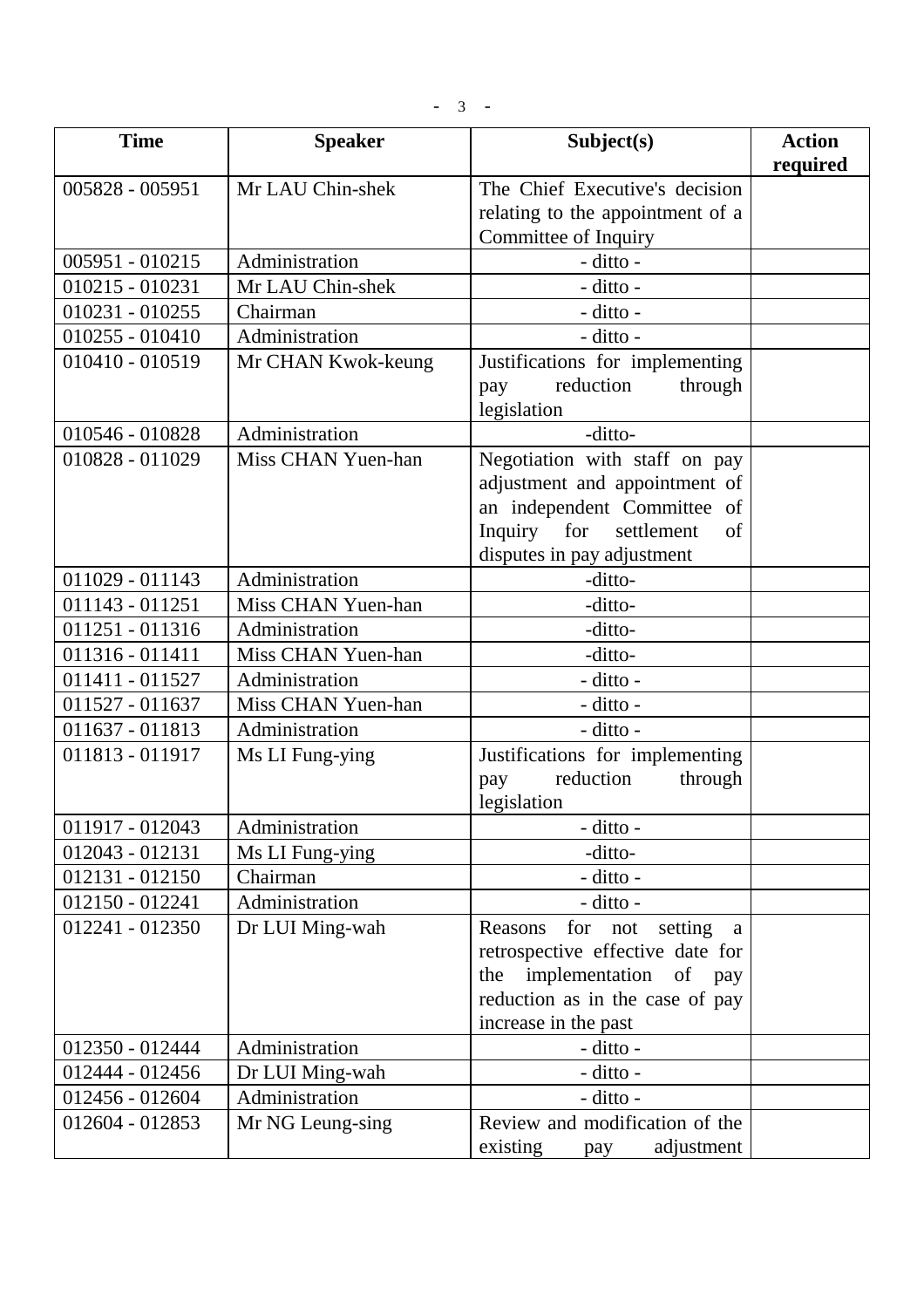$- 4 - -$ 

| <b>Time</b>       | <b>Speaker</b>     | Subject(s)                         | <b>Action</b> |
|-------------------|--------------------|------------------------------------|---------------|
|                   |                    |                                    | required      |
|                   |                    | mechanism to make it more          |               |
|                   |                    | responsive to changes in the       |               |
|                   |                    | economic climate                   |               |
| 012853 - 012909   | Chairman           | Review and modification of the     |               |
|                   |                    | existing<br>adjustment<br>pay      |               |
|                   |                    | mechanism to make it more          |               |
|                   |                    | responsive to changes in the       |               |
|                   |                    | economic climate                   |               |
| 012909 - 012944   | Mr NG Leung-sing   | -ditto-                            |               |
| 012944 - 013003   | Administration     | Review of civil service pay        |               |
|                   |                    | policy and system                  |               |
| 013003 - 013028   | Mr NG Leung-sing   | - ditto -                          |               |
| 013028 - 013118   | Administration     | - ditto -                          |               |
| 013118 - 013133   | Chairman           | -ditto-                            |               |
| 013133 - 013200   | Administration     | -ditto-                            |               |
| 013200 - 013521   | Mr Michael MAK     | Justifications for implementing    |               |
|                   |                    | reduction<br>through<br>pay        |               |
|                   |                    | legislation                        |               |
| 013521 - 013655   | Administration     | - ditto -                          |               |
| 013655 - 013744   | Mr Michael MAK     | - ditto -                          |               |
| 013744 - 013755   | Chairman           | -ditto-                            |               |
| 013755 - 013826   | Mr Michael MAK     | -ditto-                            |               |
| 013826 - 013837   | Administration     | - ditto -                          |               |
| 013837 - 013918   | Mr YEUNG Yiu-chung | to tackle possible<br>Measures     |               |
|                   |                    | disagreements on pay reduction     |               |
|                   |                    | between<br>employers<br>and        |               |
|                   |                    | employees of the subvented         |               |
|                   |                    | organizations                      |               |
| 013918 - 014041   | Administration     | - ditto -                          |               |
| 014041 - 014058   | Mr YEUNG Yiu-chung | -ditto-                            |               |
| 014058 - 014201   | Administration     | -ditto-                            |               |
| $014201 - 014555$ | Ms Emily LAU       | Whether the implementation of      |               |
|                   |                    | civil service pay reduction by     |               |
|                   |                    | legislation would deprive civil    |               |
|                   |                    | servants of the right to claim for |               |
|                   |                    | compensation, damages or other     |               |
|                   |                    | relief                             |               |
| $014555 - 014606$ | Administration     | -ditto-                            |               |
| 014606 - 014623   | Chairman           | -ditto-                            |               |
| $014623 - 014717$ | Clerk              | -ditto-                            |               |
| 014717 - 014737   | Chairman           | -ditto-                            |               |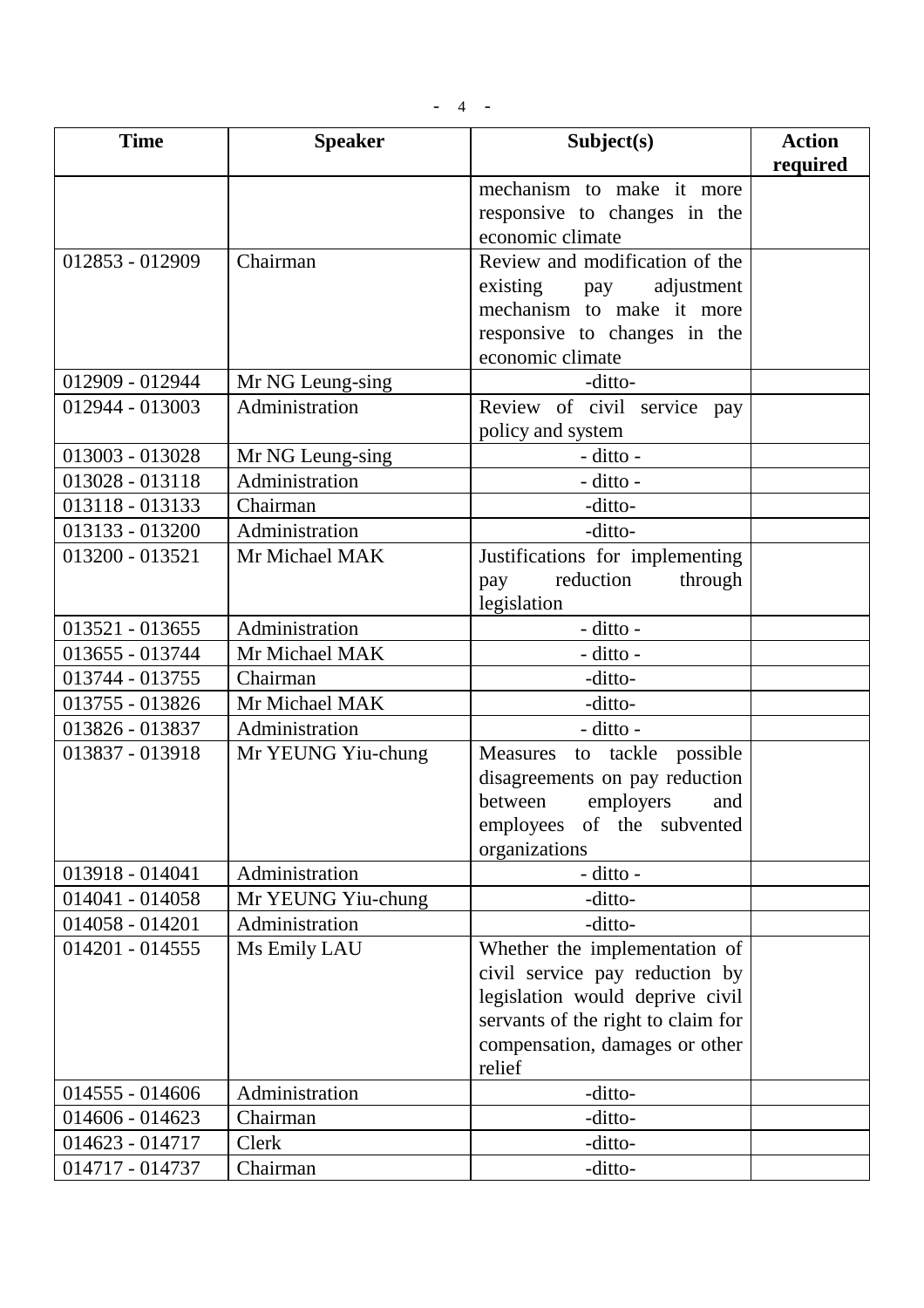$- 5 -$ 

| <b>Time</b>       | <b>Speaker</b>   | Subject(s)                         | <b>Action</b><br>required |
|-------------------|------------------|------------------------------------|---------------------------|
| 014737 - 014854   | Ms Emily LAU     | -ditto-                            |                           |
| 014854 - 015107   | LA               | Whether the implementation of      |                           |
|                   |                  | civil service pay reduction by     |                           |
|                   |                  | legislation would deprive civil    |                           |
|                   |                  | servants of the right to claim for |                           |
|                   |                  | compensation, damages or other     |                           |
|                   |                  | relief                             |                           |
| 015107 - 015122   | Ms Emily LAU     | -ditto-                            |                           |
| 015122 - 015143   | LA               | -ditto-                            |                           |
| 015143 - 015212   | Ms Emily LAU     | -ditto-                            |                           |
| $015212 - 015400$ | Administration   | Precedent(s)<br>legislation<br>of  |                           |
|                   |                  | which deprived groups of the       |                           |
|                   |                  | community of their existing        |                           |
|                   |                  | rights                             |                           |
| 015400 - 015417   | Ms Emily LAU     | Request for information<br>on      |                           |
|                   |                  | precedent(s)                       |                           |
| 015417 - 015424   | Chairman         | -ditto-                            |                           |
| 015424 - 015503   | Administration   | - ditto -                          |                           |
| 015503 - 015513   | Ms Emily LAU     | -ditto-                            |                           |
| $015513 - 015545$ | Chairman         | - ditto -                          | Admin                     |
| 015545 - 015607   | Ms Emily LAU     | Consider pay freeze instead of     |                           |
|                   |                  | pay reduction                      |                           |
| $015607 - 015705$ | Administration   | - ditto -                          |                           |
| $015705 - 020018$ | Mr Andrew WONG   | Impact of the civil service pay    |                           |
|                   |                  | reduction on the remuneration      |                           |
|                   |                  | packages for subvented staff       |                           |
| 020018 - 020234   | Administration   | - ditto -                          |                           |
| 020234 - 020327   | Mr Andrew WONG   | -ditto-                            |                           |
| 020327 - 020405   | Administration   | - ditto -                          |                           |
| 020405 - 020439   | Chairman         | - ditto -                          |                           |
| 020439 - 020521   | Administration   | -ditto-                            | Admin                     |
| $020521 - 020555$ | Chairman         | -ditto-                            |                           |
| 020555 - 020628   | Miss Margaret NG | -ditto-                            |                           |
| 020628 - 020755   | Administration   | - ditto -                          |                           |
| 020755 - 020947   | Mr Bernard CHAN  | The Administration's plan in       |                           |
|                   |                  | case of failure in enactment of    |                           |
|                   |                  | the Bill                           |                           |
| 020947 - 021006   | Administration   | - ditto -                          |                           |
| 021006 - 021229   | Chairman         | Legislative timetable              |                           |
| 021229 - 021239   | Miss Margaret NG | Invitation of views on the Bill    |                           |